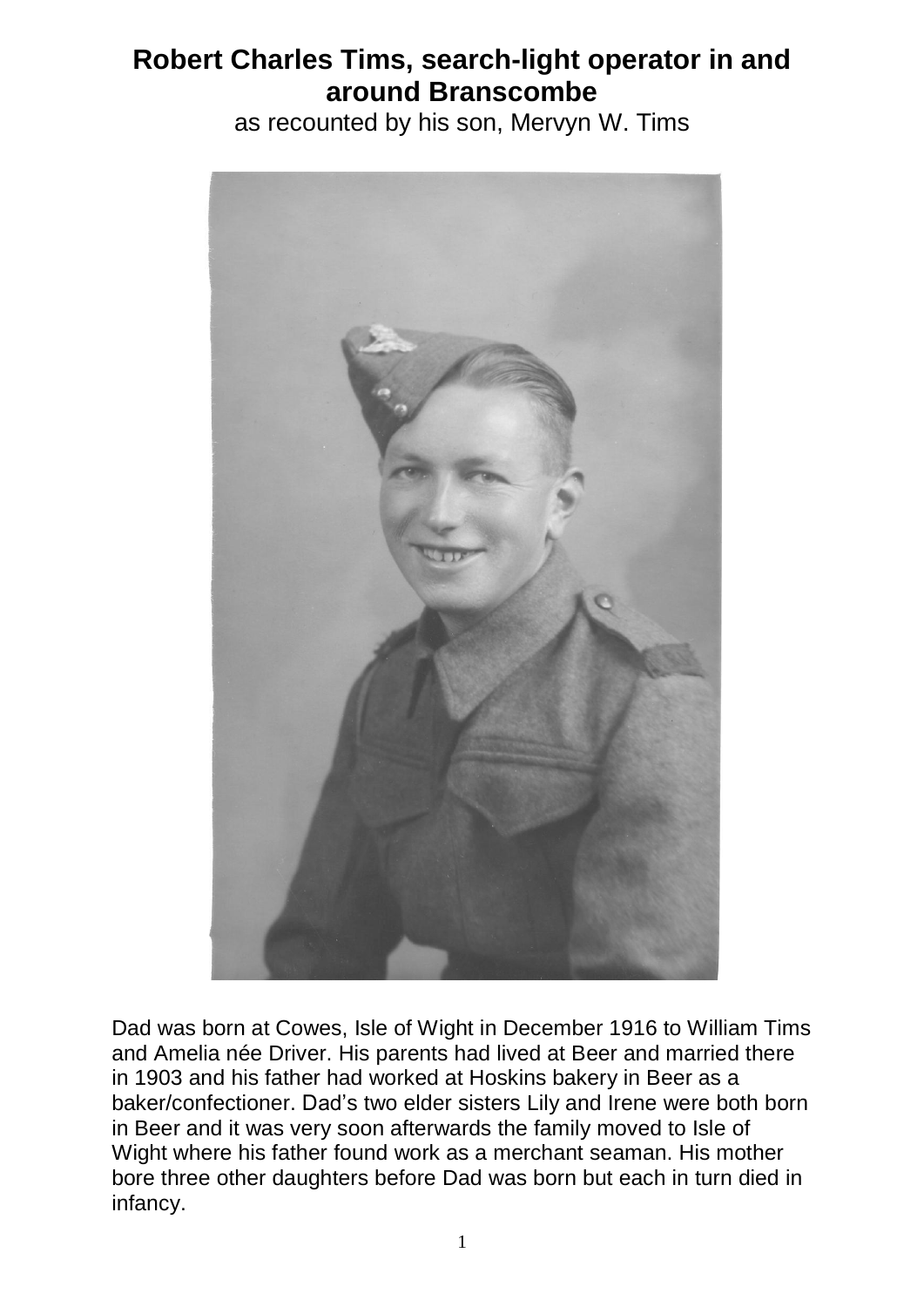When Dad was 4 years old his father abandoned the family and emigrated to America. His mother raised the three surviving children alone until she returned to Beer in 1923. With no money to support her family she worked in service at some of the big houses in Beer while Dad lived with his grandparents Robert and Mary Driver in their two-up, one-down cottage in Beer, while his two sisters found work in Middlesex. His mother paid 5 shillings a week towards his keep. Dad's first two years of schooling was at St Mary's in Cowes; he started at Beer school in December 1923 when he was aged seven.

When Dad was aged 12 his mother got a council house in Beer and it was then he went to live with her in Park Road. She still had to work but to help out Dad got work as a milk delivery boy at Rock farm, carrying his milk pails and pint and half-pint measures from door to door each morning before going to school. Upon leaving school at 14 he worked as delivery boy at Trumps Store in Beer. He was only given a pay rise when he was aged 19 following his mother tearing the shop manager off a strip and telling him how tight he was. Dad got a pay rise at the end of that week and was soon after promoted to work in store as grocer's assistant.

He was 23 years old when he joined the army on  $15<sup>th</sup>$  July 1940. He was first sent to Camborne in Cornwall for basic training, followed by a spell at Winchester. He was posted with the 3rd Ulster Searchlight Battery, Royal Artillery as a gunner, and trained as Search Light Operator. The 3rd Ulsters had been in France since January 1940 and had recently arrived in England after evacuation from Dunkirk.

Dad was the only Englishman amongst this unit of Irish soldiers, who, in his words, all got on fine through the week, but at weekends they all went out drinking and before the end of the night all hell would break loose amongst them with Irish fighting Irish. Being the only Englishman Dad was not involved in their quarrels but usually his call for them to behave was enough to bring a halt to their drunken squabbles and they would apologize to him, then to each other before falling into their bunks. Most weekends one or more of them would be skint and always turned to Dad to borrow a 10 bob note so they could go out for a few pints. They always paid him back but the performance would be repeated the following weekend.

There was a certain amount of regard towards Dad, because he was the one who read out "letters from home" to those couple of guys who could not read.

The Searchlight crew consisted of ten soldiers. Number 1, a sergeant, was the detachment commander. He, along with Numbers 4 and 5,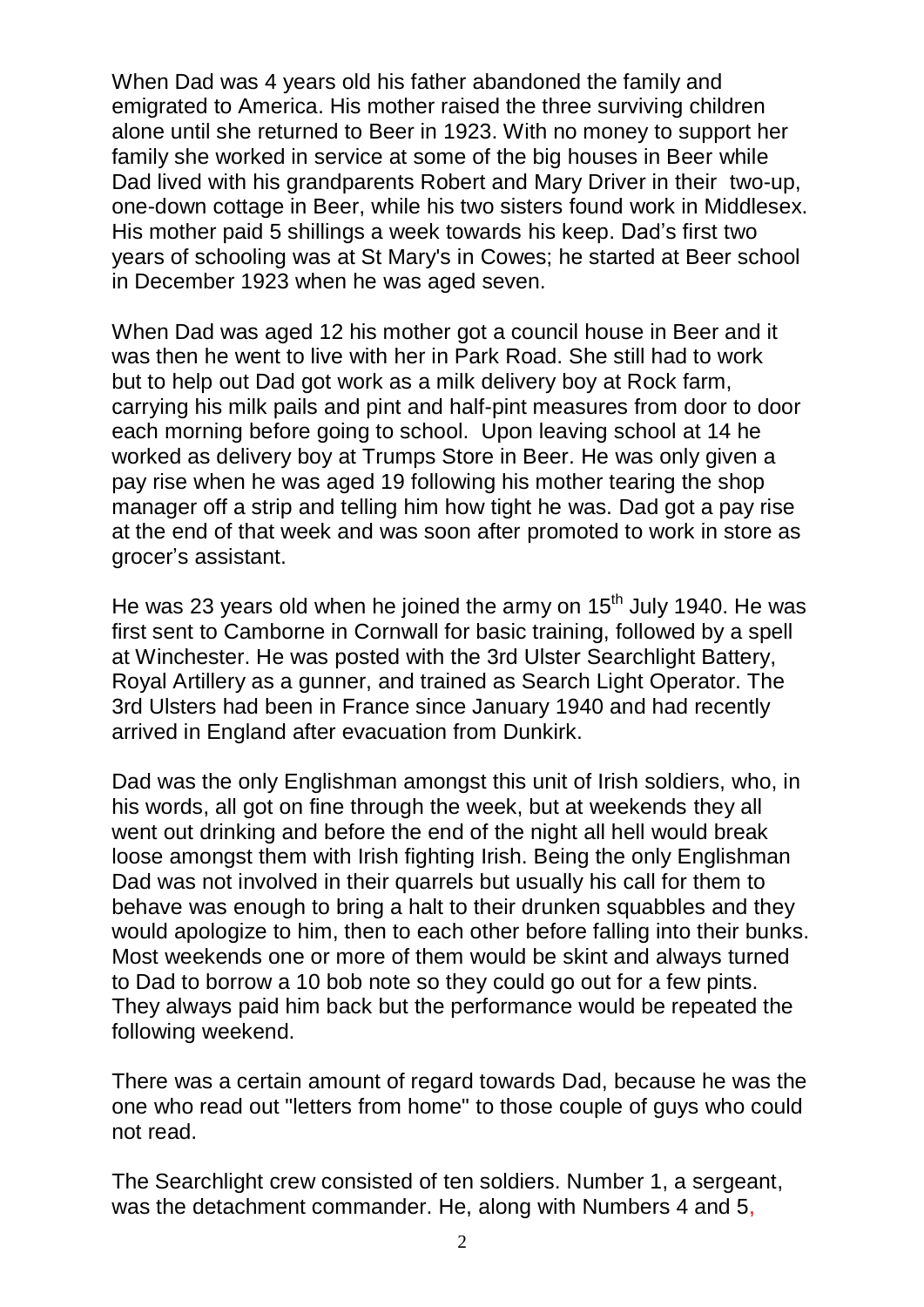worked on the searchlight. Number 4 was responsible for the care and maintenance of the outside of the searchlight and when in action was responsible for tracking and keeping the beam on target with assistance from the sound locators and the spotters.

The Number 5 was responsible for the care of the lamp, the electrical circuits and the inside of the projector barrel. When the searchlight was in action he was responsible for the efficiency of the arc unit and to make sure the carbon stayed alight. Numbers 2 and 3 were the spotters deployed about 30 to 50 yards each side of the searchlight. Their role was to search for targets and to direct the beam on to target via phone to Number 4. Numbers 6, 7 and 8 were the sound locator detachment, with their secondary duty to man the Lewis light machine gun on orders from Number 1. Finally, Number 9 was responsible for maintenance of the generator. The generator was always placed 200-300 yards away from the searchlight, usually behind farm buildings or in a sunken lane behind dense hedges so its noise would not interfere with the sound locators. His job was to make sure the generator was able to take a full load at a moment's notice and had to hand-crank the generator into action during the night to keep it warmed up and ready to go.

Number 1 was in contact with Troop Command Post by radio, but when the searchlight was in action this post could be filled by Number 10 the cook. The searchlight had 210,000,000 candlepower.

Dad was stationed at various places in southern England throughout the war. He had training and regimental drill at Winchester in 1940 before going to Wookey Hole and then to the hamlet of Stawell, Somerset. Another place was near Pewsey in Wiltshire in 1941. Their searchlight command worked in conjunction with the RAF night fighters. Their job was to illuminate enemy aircraft as they flew overhead at night so RAF fighters or anti aircraft guns could pick off their targets. Another very important task of theirs was to act as Homing Beacon for stricken aircraft. Working with other searchlight units they aided RAF planes that were damaged or lost due to mechanical failure, to find their way safely back to an airfield.

In February 1941 Dad got 48 hours leave to return home to marry my mother Violet Chick. They married 15th February 1941 at St Michael's church in Beer. For their honeymoon they stayed the night at Dad's aunt Dorothy and uncle George Bricknell's house in Higher Meadows in Beer. The next morning Dad returned to his unit.

Dad spent five years in England as a search light operator, passing his T.T. Search Light Operative Class 3 on 28 September 1941. The Part 2 for Search Light Operator D3 he passed on 21 May 1942.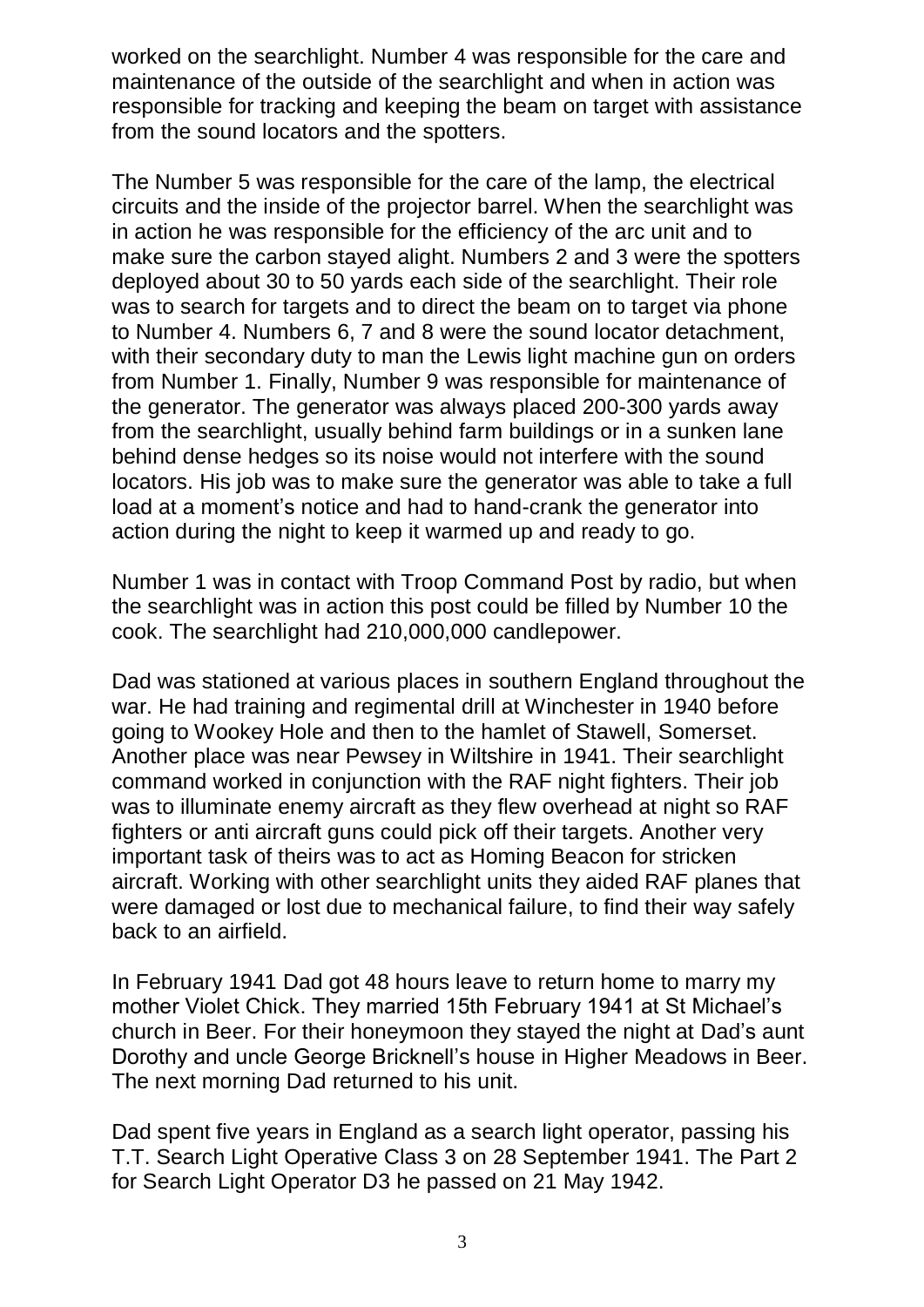Dad spent most of 1941 at the hamlet of Stawell in Somerset - the searchlight battery to which he belonged had its H.Q. at Wookey Hole some miles to the north. When on weekend leave Dad would cycle from the camp the five miles into Bridgwater and there for the price of sixpence could leave the bicycle in a householder's shed until his return. He would then catch a bus into Taunton, then another to Seaton, and catch another or walk the last mile and a half home to Beer.

## 1942 – 44

For Dad, his arrival back in Devon came as a surprise because apart from the officers none of the soldiers of his searchlight command had any idea where they were being posted. They had travelled down from Somerset into Devon in the back of an army lorry, then the sergeant ordered a stop for a tea break. The back of the lorry was opened up and the men jumped out, Dad amongst them and he looked around at familiar surroundings and realised he was in Honiton High Street. The other men went into a cafe while the sergeant perused a map on the bonnet of the lorry. Dad asked the sergeant where they were going. His answer was, "Nowhere you would know. A place not far from here called Honiton Common." Dad pretended indifference. Of course he knew where it was. It was only 5 or 6 miles from his home but he wasn't going to let on in case he got posted elsewhere.

Their first camp on Honiton Common was under canvas for several weeks until they got a load of hut material delivered. But before their new huts came they experienced so much rain that the whole camp was under water. When the hut partitions arrived they were piled up to await a crew to come to build them. But after several wet days the men could wait no longer and asked their sergeant if they could go ahead and build the huts themselves, and he agreed. One of Dad's mates, Tony, took charge and worked out where they should be built. He took it upon himself that they should build their own accommodation first. "The bloody cookhouse can wait," he said.

For a while they had to fetch their water from Higher Wiscombe Farm, a quarter mile away, and then a hose from the farm carried water to their camp until they got a water wagon on site.

Dad's mate Tony kept a couple of ferrets which he used on the quiet, for rabbiting. He often supplied the cook with fresh meat. In fact he caught so many rabbits that Perryman's the butcher from Branscombe used to call at the camp regularly to buy rabbits from him. He always had a few extra shillings for his beer. One morning as he walked around the fields he was met by the farmer. "Wass-on yer then?" he asked. "Just taking the dog for a walk," said Tony hiding the ferret inside his coat, but away from the rabbit stuffed in the other side. The dog was their camp dog, a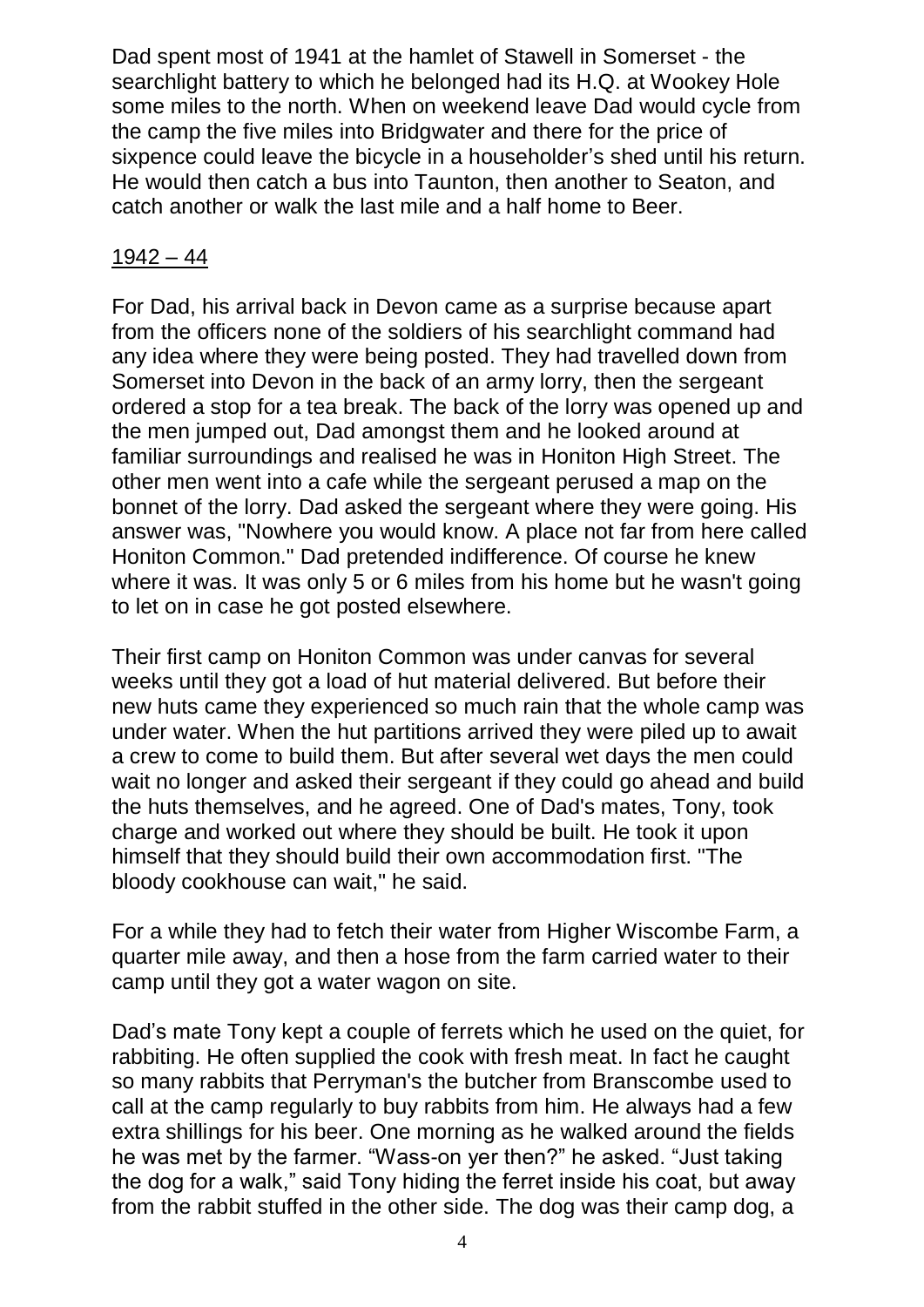bull terrier that seemed to follow Tony around everywhere; likely because it enjoyed its early morning ramblings around the fields while Tony perused the hedges.

One day an army officer turned up at camp in a car driven by a woman of the ATS. While waiting for the officer who was busy talking to the sergeant, she was preoccupied with attention from some of the soldiers, and Tony slipped one of his ferrets into the vehicle, then slowly walked away and waited. A couple of minutes later there was an almighty scream. The poor woman suddenly leaped from the car, slammed its door and ran off screaming, making all in her way jump back in astonishment. In relating this tale Dad remarked how he thought the poor woman had probably never seen a ferret before. It was some time before she could be coaxed back into the driver's seat. Tony had already hidden the offending creature before the officer appeared on the scene.

Their camp dog not only followed Tony around the fields and hedges upon the common but also used to follow him when he cycled to the Three Horseshoes pub about two miles away. One night when Dad was on guard duty the local Home Guard from Farway came along and asked him if they had a soldier and a dog missing from camp. Dad informed them that Tony had cycled to the pub earlier and the dog had followed, as usual. The Home Guard informed Dad that Tony had crashed into a hedge trying to get round a bend and was laying unconscious. They had tried to help him but the dog growled and kept them at bay. There was nothing they could do to help, they said. Dad said he would go to find him. He roused one of his mates to take over guard duty while he went off to find Tony.

After a mile and half walk in the dark Dad found him. But first he heard the dog growl as he approached in the darkness . "Ah shut up you silly bugger, its only me," said Dad. As soon as Dad spoke the dog recognised his voice and came out of the hedge wagging its tail to greet him. Dad found the bicycle in the ditch, then found Tony flat out in the hedge. He pulled him out. He stunk of booze. It was then a long struggle back with Tony's arm over his shoulder, him stumbling and mumbling as drunk as a lord.

When he got his burden back to within earshot of camp Dad called out to the guard on duty to come give a hand. Between them they got Tony back into their hut then dropped him unceremoniously upon his bunk "Aren't you going to cover him up?" asked the soldier. Dad answered, "Not likely. He can bloody freeze for all I care. At least it's a better bed than he had an hour ago."

Another time the Farway Home Guard came around to their camp they were accompanied by a local policeman who told them to be on the look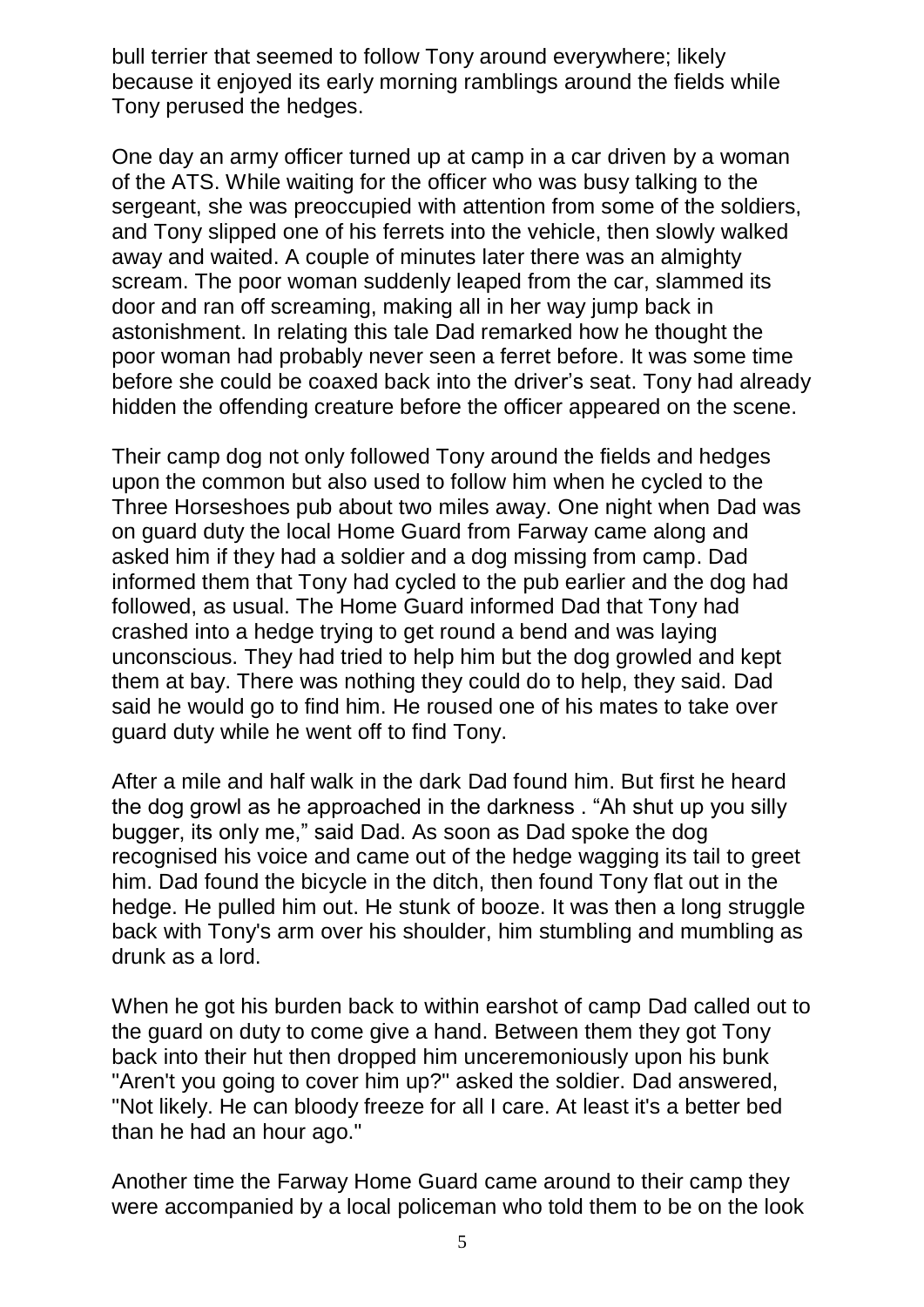out for a German pilot because an enemy plane had been shot down over Beer and he had baled out. Dad was worried about his family and asked the policeman if anyone in Beer was hurt, and explained he had family there. But he was reassured that no one had been hurt. The next day they were informed that the German pilot had been captured; he was found walking down Quarry Lane towards Beer during the night.

For a weekly bath or shower, the troops were driven in a lorry to the RAF radar station at Kings Down Tail farm near Branscombe Cross, on the Sidmouth road. There were better amenities there with water laid on and electricity. A large generator in a field across the road was earth covered and turfed over and well camouflaged from enemy planes. It was manned by my grandfather George Chick (Dad's father-law) who kept the power going. He used to walk to work from Beer. On his days off he often took fresh fish to Dad's unit. The fish he earned by hauling up the boats on their return to Beer beach each evening. So with fresh rabbit and fish brought to the cookhouse Dad's unit fared pretty well despite the rationing.

A tragic incident occurred one night while the searchlight crew were on exercise at Honiton Common. An RAF bomber was part of the exercise, its intention to try to manoeuvre out of the searchlight beam, while the searchlight crew did its best to keep it on target. And this they did, keeping their beam on target all the while as the plane tried to escape it. Unfortunately the pilot was so blinded or bewildered by the beam that he lost control and the plane crashed near Exeter. Dad and the others learnt the following morning that the plane crew had all been killed.

## To Berry Farm - probably 1943

After several months at Honiton Common, Dad got an order from the sergeant one morning. "Pack up your kit Tims, you're been moved." Dad's heart sank. He guessed that he was now to be posted miles away from home. He had had it fairly easy these past months, being so close to home, able to visit family whenever he had free time, and now was going to miss it. "Where be I off to then searg?" he asked.The sergeant shrugged and told Dad he had no idea where he was going but a lorry was on its way to pick him up.

Twenty minutes later Dad was in the lorry been driven through country lanes with no idea where he was going, then it stopped. The driver turned to Dad and said, "This is it mate."

Dad was amazed. "What here?" he asked.

The soldier nodded. "Yep. Was told to fetch you here. This is it." Dad could not believe his luck. He was at a searchlight battery at Berry Farm in Branscombe, less than three miles from home. He reported to the camp sergeant and introduced himself. He was told to put his kit into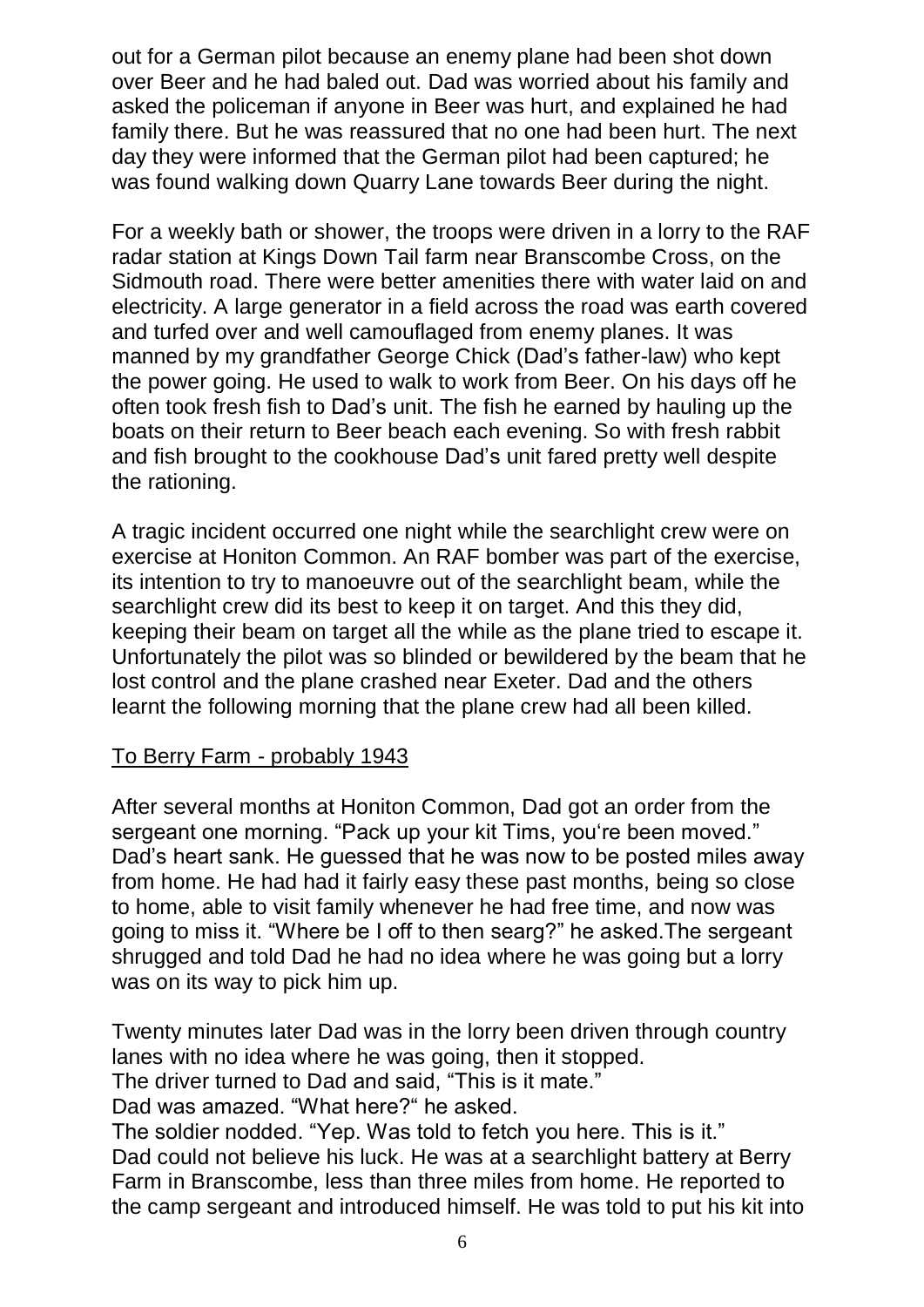the hut and as it was not busy he could take the rest of the day off but must be back by evening. Dad dumped his kit and decided to walk home to Beer to see the family. As he walked down through Branscombe a van stopped beside him and a voice said, "Hello Bobby, where be off to then?" It was the butcher's delivery man from Beer, and he gave Dad a lift home.

After some weeks on the searchlight at Berry Farm Dad was again told to pack his kit ready to move. And again no one could tell him where he was going. But to his surprise it was another short drive to his next searchlight, at Bovey Farm on the outskirts of Beer.

The soldiers who manned the searchlight at Bovey had met Dad many times when they had been drinking at the Dolphin in Beer, and when he walked into their Nissan hut they all pulled his leg. "Look here, the lucky bugger's come home," they said.

At Bovey Farm they were stationed in a corner of a field called 14 Acres. There were two Nissan huts there for the soldiers, one for accommodation for the 10 man team and the other, their canteen which was also cookhouse and recreation room with table tennis and darts. (Both Nissan huts were still there during 1960s. During late 1950s - 1960 one was home to a tramp; known to us boys as Bill Hayley because of his "kiss curl".)

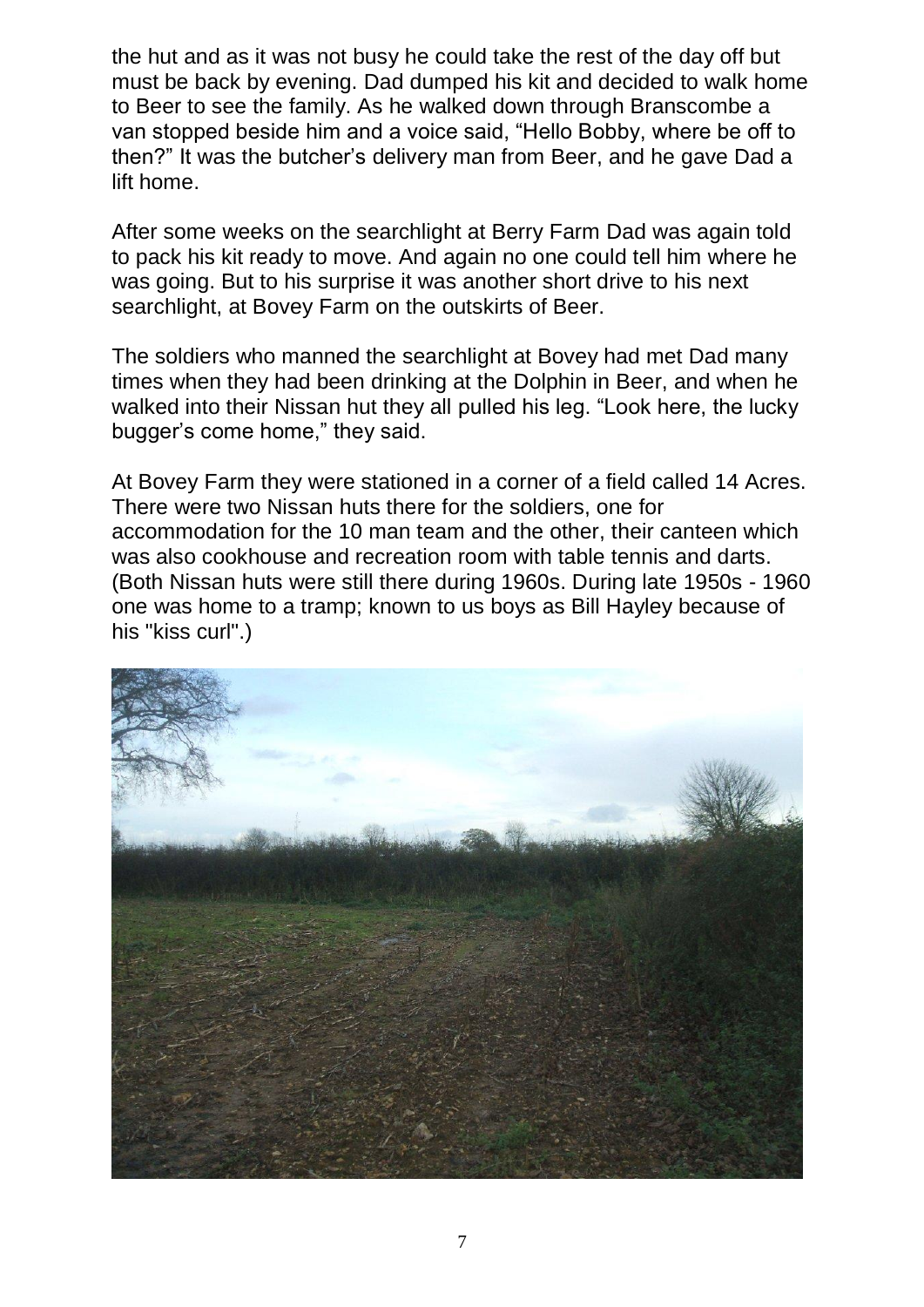The photograph above shows the site of the nissan huts where the soldiers were stationed at the Bovey Farm Searchlight Battery. The photograph below shows a close up of this area with lumps of concrete rubble. Mervyn remembers the huts had concrete floors. Please note this site is on private land.



It was at Bovey they got their new searchlight with radar. It was a great improvement on their earlier lights. The beam was stronger and there were seats for the operators. Planes were loaned by the RAF to fly overhead at night so the men could practise on their new radar equipment.

On Dad's free time he had less than 2 miles now to walk home to see family, or to go for a drink with the lads.

## Late 1944 - early 1945.

By late 1944, Dad had moved on to Sway in Hampshire. It was here in March 1945 that he received the telegram informing him of my birth. All leave for army personnel had at that time been cancelled but Dad managed to get 48 hours compassionate leave. When he had at first asked his unit officer for leave to visit his wife and baby son, he was refused on the grounds that all leave was cancelled. But upon asking to see their commanding officer, Dad was permitted to see him and asked for leave. The commanding officer explained to him that leave was cancelled for all except in compassionate circumstances.